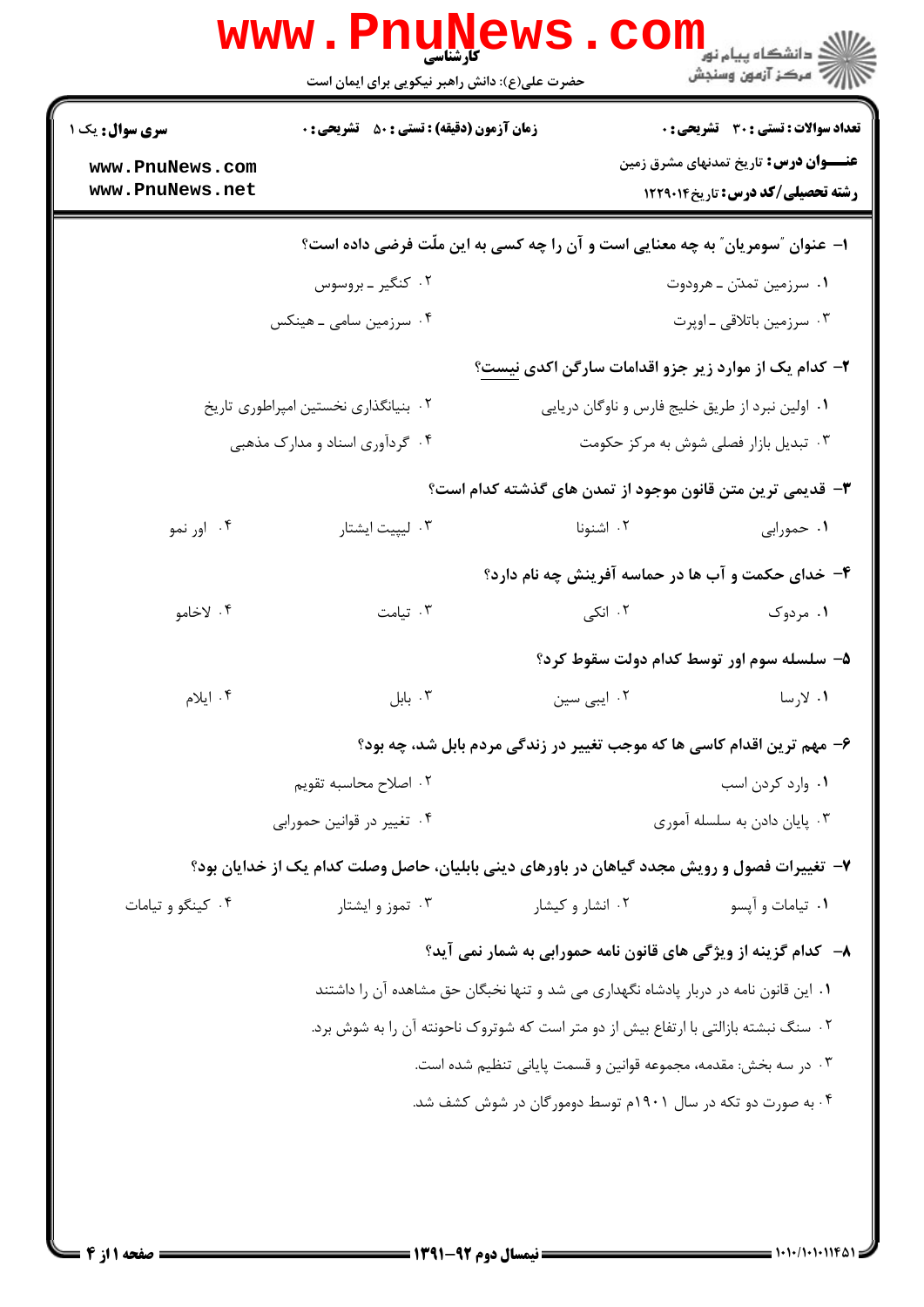| www .                                                                                                              | ا LL LL /<br>کارشناسی<br>حضرت علی(ع): دانش راهبر نیکویی برای ایمان است                        |                                               | <mark>ڪ دانشڪاه پيام نور</mark><br>ج ' مرڪز آزمون وسنڊش                                                                          |  |  |  |
|--------------------------------------------------------------------------------------------------------------------|-----------------------------------------------------------------------------------------------|-----------------------------------------------|----------------------------------------------------------------------------------------------------------------------------------|--|--|--|
| <b>سری سوال : ۱ یک</b><br>www.PnuNews.com<br>www.PnuNews.net                                                       | <b>زمان آزمون (دقیقه) : تستی : 50 ٪ تشریحی : 0</b>                                            |                                               | تعداد سوالات : تستى : 30 قشريحى : 0<br><b>عنــــوان درس:</b> تاریخ تمدنهای مشرق زمین<br><b>رشته تحصیلی/کد درس:</b> تاریخ ۱۲۲۹۰۱۴ |  |  |  |
| ۹– کدام دوره از تاریخ حیات سیاسی آشور به لحاظ تاریخی مهم ترین دوره محسوب می شود؟                                   |                                                                                               |                                               |                                                                                                                                  |  |  |  |
|                                                                                                                    | ۰۱ آشور جدید<br>۰۲ آشور بانی پال                                                              |                                               |                                                                                                                                  |  |  |  |
|                                                                                                                    | ۰۴ آشور قديم                                                                                  |                                               | ۰۳ سارگنی                                                                                                                        |  |  |  |
| +۱- چه عاملی موجب شد تا اسرحدون پادشاه آشور پس از اینکه مصر و شهر ممفیس را تصرف کرد، از ادامه فتوحات منصرف<br>شود؟ |                                                                                               |                                               |                                                                                                                                  |  |  |  |
|                                                                                                                    | ۰۲ بیماری و ناتوانی اسرحدون                                                                   | ۰۱ شورش شاهزادگان و بحران داخلی در قلمرو آشور |                                                                                                                                  |  |  |  |
|                                                                                                                    | ۰۴ خبر حمله مادها از سوی مناطق شرقی                                                           | ۰۳ کمبود تجهیزات و لوازم ضروری لشکرکشی        |                                                                                                                                  |  |  |  |
|                                                                                                                    |                                                                                               |                                               | 11– كدام گزينه از وظايف وليعهد آشوري نبود؟                                                                                       |  |  |  |
| ۰۲ گماشتن فرمانداران و کارگزاران                                                                                   |                                                                                               | ۰۱ فرماندهی کل سپاه                           |                                                                                                                                  |  |  |  |
| ۰۴ انتصاب كاهنان                                                                                                   |                                                                                               | ۰۳ نظارت بر امور مالی و املاک حکمران          |                                                                                                                                  |  |  |  |
|                                                                                                                    | ۱۲- آشوریان برای ایجاد رعب و وحشت در میان مخالفان شان، از چه حربه هایی استفاده می کردند؟      |                                               |                                                                                                                                  |  |  |  |
|                                                                                                                    | ۰۲ تخریب معابد                                                                                | ٠١ اسارت زنان و كودكان                        |                                                                                                                                  |  |  |  |
| ۰۴ قتل عام و تبعيد مخالفان                                                                                         |                                                                                               | ۰۳ قطع آب مصرفی                               |                                                                                                                                  |  |  |  |
|                                                                                                                    |                                                                                               |                                               | <b>۱۳</b> - سرپرست معابد آشوری چه نام داشت؟                                                                                      |  |  |  |
| ۰۴ ساباد                                                                                                           | ۰۳ اکیتو                                                                                      | ۰۲ شنگو                                       | ۰۱ ایشاکوم                                                                                                                       |  |  |  |
|                                                                                                                    | ۱۴- در مشاجرات و دعاوی قضایی در قلمرو آشور کدامیک نخستین قاضی شهر یا بالاترین مقام قضایی بود؟ |                                               |                                                                                                                                  |  |  |  |
|                                                                                                                    | ۰۲ بزر گترین فرمانده نظامی                                                                    |                                               | ۰۱ وزیر                                                                                                                          |  |  |  |
|                                                                                                                    | ۰۴ یک هیات چند نفره                                                                           |                                               | ۰۳ یادشاه                                                                                                                        |  |  |  |
|                                                                                                                    |                                                                                               |                                               | ۱۵- باغ های معلق بابل متعلق به کدام دوره ی تاریخی است؟                                                                           |  |  |  |
|                                                                                                                    | ۰۲ دوره ی نبونید                                                                              |                                               | ۰۱ دوره ی نبوکدنصر                                                                                                               |  |  |  |
|                                                                                                                    | ۰۴ دوره ی حمورابی                                                                             |                                               | ۰۳ دوره ی آشوری                                                                                                                  |  |  |  |
| ۱۶– کدام عامل در مبادله فرهنگی دولت ماد و حکومت های بین النهرین، تأثیرگذارتر بوده است؟                             |                                                                                               |                                               |                                                                                                                                  |  |  |  |
| ۰۴ علم                                                                                                             | ۰۳ جنگ                                                                                        | ۲. مذهب                                       | ٠١ تجارت                                                                                                                         |  |  |  |
|                                                                                                                    |                                                                                               |                                               |                                                                                                                                  |  |  |  |
|                                                                                                                    |                                                                                               |                                               |                                                                                                                                  |  |  |  |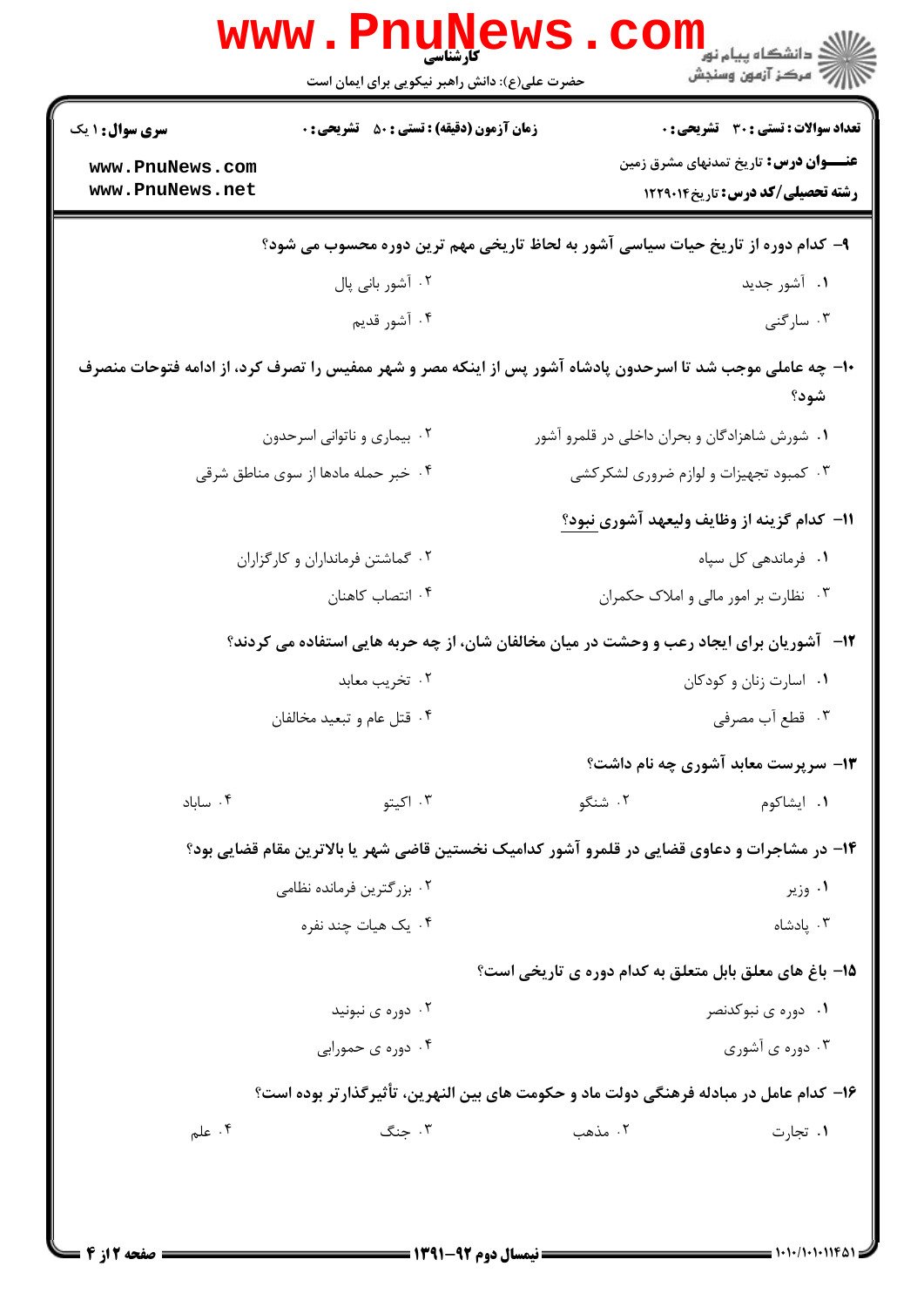| <b>WWW</b>                                                   | کارشناسی<br>حضرت علی(ع): دانش راهبر نیکویی برای ایمان است                                      |                                                                           | لاد دانشگاه پيام نور دا<br>الا مرکز آزمون وسنجش                                                                                         |
|--------------------------------------------------------------|------------------------------------------------------------------------------------------------|---------------------------------------------------------------------------|-----------------------------------------------------------------------------------------------------------------------------------------|
| <b>سری سوال : ۱ یک</b><br>www.PnuNews.com<br>www.PnuNews.net | <b>زمان آزمون (دقیقه) : تستی : 50 ٪ تشریحی : 0</b>                                             |                                                                           | <b>تعداد سوالات : تستی : 30 ٪ تشریحی : 0</b><br><b>عنــــوان درس:</b> تاریخ تمدنهای مشرق زمین<br><b>رشته تحصیلی/کد درس:</b> تاریخ122914 |
|                                                              |                                                                                                |                                                                           | ۱۷– مهم ترین فصل مناسبات بین پارس ها و دولت های بین النهرین مربوط به کدام دوره ی تاریخ آن منطقه است؟                                    |
|                                                              | ۰۲ دوران آشوری<br>۰۴ دوران کلدانی                                                              |                                                                           | ۰۱ دوران سومری<br>۰۳ دوران اکدی                                                                                                         |
|                                                              |                                                                                                |                                                                           | ۱۸– در نخستین قلمرو پادشاهی در مصر جنوبی در ناحیه دلتای نیل، لقب و عنوان پادشاه چه بود؟                                                 |
| ۰۴ بوتو                                                      | ۰۳ ال کاب                                                                                      | ۰۲ زنبور شاه                                                              | ۰۱ هوروس                                                                                                                                |
|                                                              |                                                                                                |                                                                           | ۱۹- معبد معروف «ابوسیمبل»، از بناهای تاریخی مصر توسط کدام پادشاه بنا شده است؟                                                           |
| ۰۴ مِرمن پِتاخ                                               | ۰۳ رامسس دوّم                                                                                  | ۲. هورم هِب                                                               | ٠١ رامسس اوّل                                                                                                                           |
|                                                              |                                                                                                |                                                                           | +۲- کدام یک از مهاجمان به مصر با بکار بردن نقش حیوانات مقدس مصری بر روی سپرهای سربازان خود، موفق به شکست<br>مصريان شدند؟                |
| ۰۴ کارتاژ ها                                                 | ۰۳ يونانيان                                                                                    | ٠٢ هخامنشيان                                                              | ۰۱ هیکسوس ها                                                                                                                            |
|                                                              |                                                                                                |                                                                           | <b>۲۱</b> - کدام گزینه پیرامون فرهنگ و تمدن مصر درست نیست؟                                                                              |
|                                                              |                                                                                                | ۰۱ نخستین پیشرفت های کشاورزی و صنعتی متعلق به سرزمین مصر است.             |                                                                                                                                         |
|                                                              |                                                                                                | ۰۲ دستور نگارش و تعریف ضمیر فردی و جمعی برای اوّلین بار در مصر وضع گردید. |                                                                                                                                         |
|                                                              | ۰۳ شیوه های نوین حکومتی و اداره ی مملکت و پُست را از میراث تمدنی ایرانیان اقتباس کردند.        |                                                                           |                                                                                                                                         |
|                                                              | ۰۴ مصریان نخستین منادیان و مبلغان توحید، عدالت اجتماعی و مقاله نویس در فلسفه ی اخلاق بوده اند. |                                                                           |                                                                                                                                         |
|                                                              |                                                                                                |                                                                           | ۲۲– کدامیک از موارد زیر از پایه های تمدن هیتی ها محسوب می شود؟                                                                          |
|                                                              | ۰۲ تاسیس نظام اعتباری                                                                          |                                                                           | ۰۱ استخراج آهن از کوههای ارمنیه                                                                                                         |
|                                                              | ۰۴ کیمیری ها                                                                                   |                                                                           | ۰۳ ایجاد شبکه ارتباطی و خبر رسانی گسترده                                                                                                |
|                                                              |                                                                                                |                                                                           | ۲۳– مهم ترین امتیاز لیدی ها در مقایسه با دولت های معاصر خود یا پیشین چه بود؟                                                            |
|                                                              | ۰۲ بکارگیری ناوگان دریایی در نبرد                                                              |                                                                           | ٠١. اختراع نخستين الفباي ميخي                                                                                                           |
|                                                              | ۰۴ ضرب سکه برای نخستین بار در تاریخ                                                            |                                                                           | ۰۳ پرورش و صدور اسب                                                                                                                     |
|                                                              |                                                                                                |                                                                           |                                                                                                                                         |